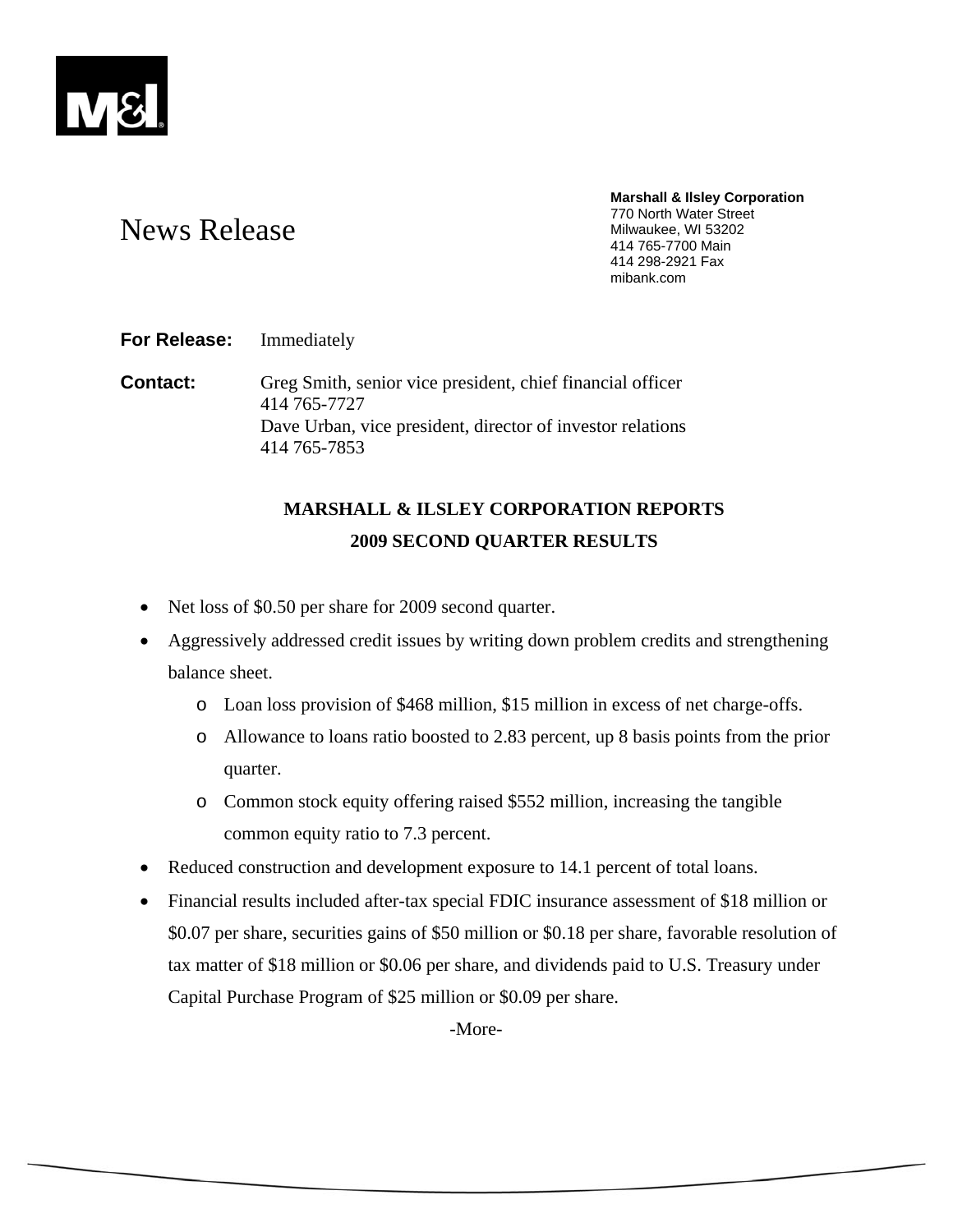## M&I – add one

Milwaukee, Wis. – July 17, 2009 – Marshall & Ilsley Corporation (NYSE: MI) (M&I) today reported a 2009 second quarter net loss of \$139.3 million, or \$0.50 per share, as compared to a net loss of \$393.8 million, or \$1.52 per share, in the second quarter of 2008.

*"The second quarter of 2009 continued to be challenging for our nation's economy, the financial services industry, and Marshall & Ilsley Corporation," said Mark Furlong, president and CEO, Marshall & Ilsley Corporation. "We continue to work hard to address the challenges of this economic cycle, specifically focusing on the proactive resolution of problem credits. We remain committed to ensuring M&I emerges from this cycle in a position of strength and believe we are continuing to make progress toward our goal of returning to profitability."* 

## **Loan and Deposit Growth**

M&I's average loans and leases totaled \$48.9 billion for the second quarter of 2009, decreasing \$1.1 billion or 2 percent compared to the second quarter of 2008. When adjusted for the targeted reduction in the Corporation's construction and development portfolio, loan growth was \$1.7 billion or 4 percent versus the same period last year. The Corporation's average deposits totaled \$39.9 billion for the second quarter of 2009, rising \$0.8 billion or 2 percent versus the second quarter of 2008. M&I's average noninterest bearing deposits totaled \$7.4 billion for the second quarter of 2009, increasing \$1.5 billion or 26 percent compared to the second quarter of 2008.

## **Net Interest Income**

The Corporation's net interest income (FTE) was \$398.5 million for the second quarter of 2009, down \$56.1 million or 12 percent compared to the second quarter of 2008. The net interest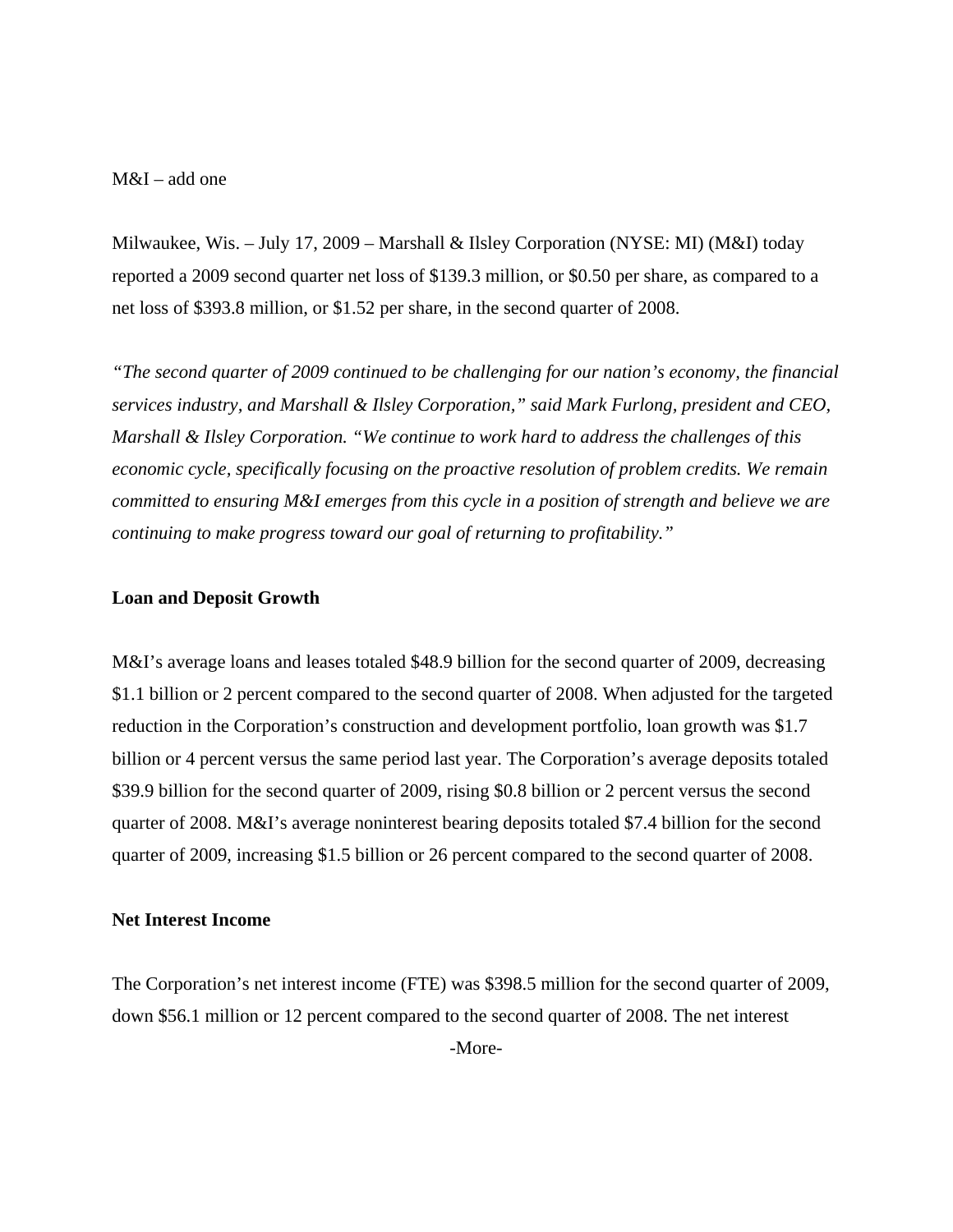## M&I – add two

margin was 2.79 percent, down 35 basis points from the same period last year and 3 basis points from the previous quarter. The margin contraction was primarily caused by the late 2008 decline in short term interest rates.

## **Asset Quality**

M&I's construction and development portfolio continued to experience deterioration in the estimated collateral values and repayment abilities of some of the Corporation's customers, particularly among small and mid-sized local residential developers. M&I's provision for loan and lease losses was \$468.2 million in the second quarter of 2009 versus \$477.9 million in the previous quarter. Net charge-offs for the period were \$452.6 million. Included in this number was an acceleration in charge-offs related to consumer real estate nonperforming loans. This change led to a one-time increase in charge-offs of \$47 million, which would otherwise have been taken in the following quarter. These charge-offs were fully reserved.

At June 30, 2009 and 2008, the allowance for loan and lease losses was 2.83 percent and 2.05 percent, respectively, of total loans and leases. Nonperforming loans and leases were 5.18 percent of total loans and leases at June 30, 2009, compared to 2.00 percent at June 30, 2008.

## **Non-Interest Income**

The Corporation's non-interest income was \$267.2 million for the second quarter of 2009 compared to \$187.0 million for the second quarter of 2008. Total net investment securities gains were \$82.7 million for the current quarter versus \$0.5 million in the same period last year. Excluding net investment securities gains, non-interest income was relatively unchanged in the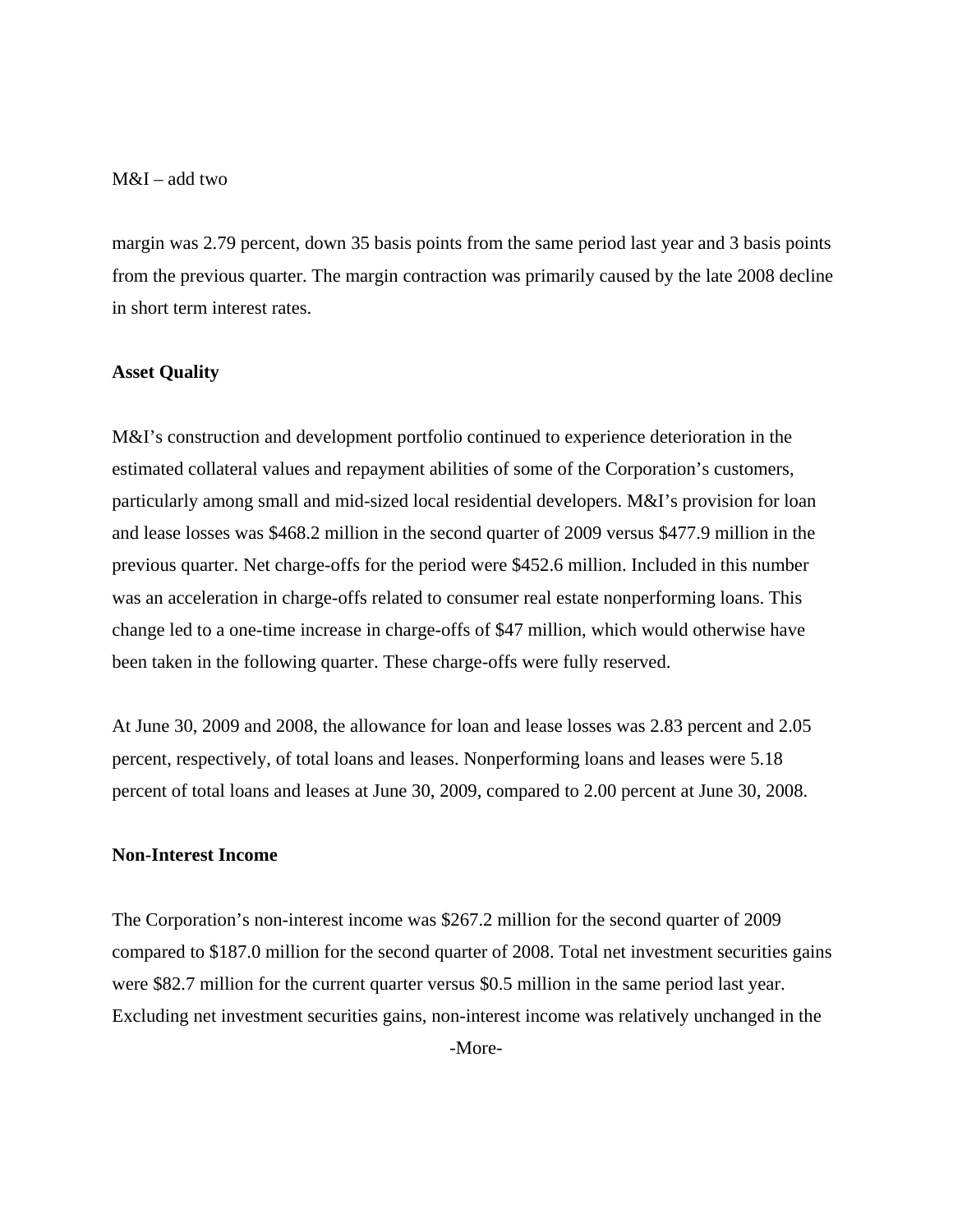## M&I – add three

second quarter of 2009 compared to the second quarter of 2008. Wealth Management revenue was \$65.8 million for the current quarter, falling \$9.0 million or 12 percent over the same period last year. The decline was primarily driven by volatility in the equity markets in late 2008 and early 2009. Assets under Management and Assets under Administration were \$31.7 billion and \$109.3 billion, respectively, at June 30, 2009, compared to \$25.4 billion and \$106.4 billion, respectively, at June 30, 2008.

#### **Non-Interest Expense**

M&I's non-interest expense was \$415.1 million for the second quarter of 2009 compared to \$380.4 million for the second quarter of 2008. FDIC insurance expense was \$49.2 million for the current quarter versus \$2.2 million in the same period last year. Excluding FDIC insurance expense, non-interest expense fell \$12.3 million or 3 percent in the second quarter of 2009 compared to the second quarter of 2008. The Corporation's salaries and employee benefits expense was \$187.2 million for the second quarter of 2009, an increase of \$0.6 million or 0.4 percent from the same period last year. Included in this number was severance expense of \$6 million or \$0.01 per share. After adjusting for certain net credit-related expenses and other onetime expenses, M&I's efficiency ratio was 55.9 percent in the current quarter.

## **Year-to-Date Results**

M&I reported a net loss of \$256.3 million, or \$0.94 per share, as compared to a net loss of \$247.6 million, or \$0.95 per share, for the six months ended June 30, 2009 and 2008, respectively.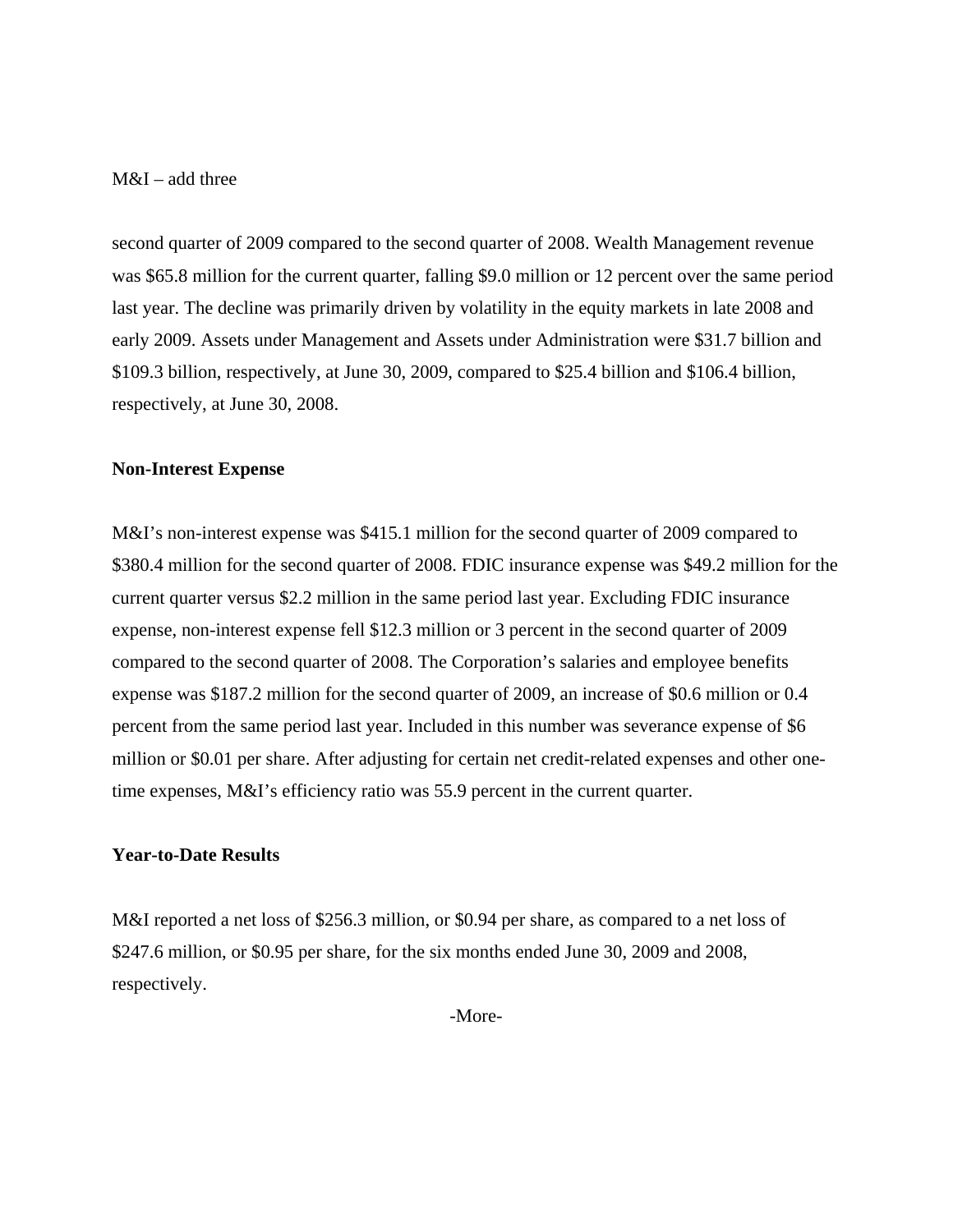## M&I – add four

## **Balance Sheet and Capital Management**

The Corporation's consolidated assets and total equity were \$59.8 billion and \$6.7 billion, respectively, at June 30, 2009, compared to \$64.3 billion and \$6.5 billion, respectively, at June 30, 2008. M&I issued 100 million common shares in conjunction with an equity offering on June 17, 2009. There were 368.1 million common shares outstanding at June 30, 2009, compared to 259.4 million outstanding at June 30, 2008. In the second quarter of 2009, M&I paid \$25 million or \$0.09 per share for dividends on the Corporation's Senior Preferred Stock, Series B, owned by the U.S. Treasury under the Capital Purchase Program.

M&I's tangible common equity ratio was 7.3 percent at June 30, 2009.

## **Conference Call**

Marshall & Ilsley Corporation will hold a conference call at 11:00 a.m. (Central Daylight Time) Friday, July 17, regarding second quarter results. For those interested in listening, please call 1- 888-711-1825 and ask for M&I's quarterly results conference call. If you are unable to join us at this time, a replay of the call will be available beginning at 3:00 p.m. on July 17 and will run through 5:00 p.m. August 7, by calling 1-800-642-1687 and entering pass code 166 19 867. Supplemental financial information referenced in the conference call can be found at www.micorp.com, Investor Relations, after 8:00 a.m. on July 17.

###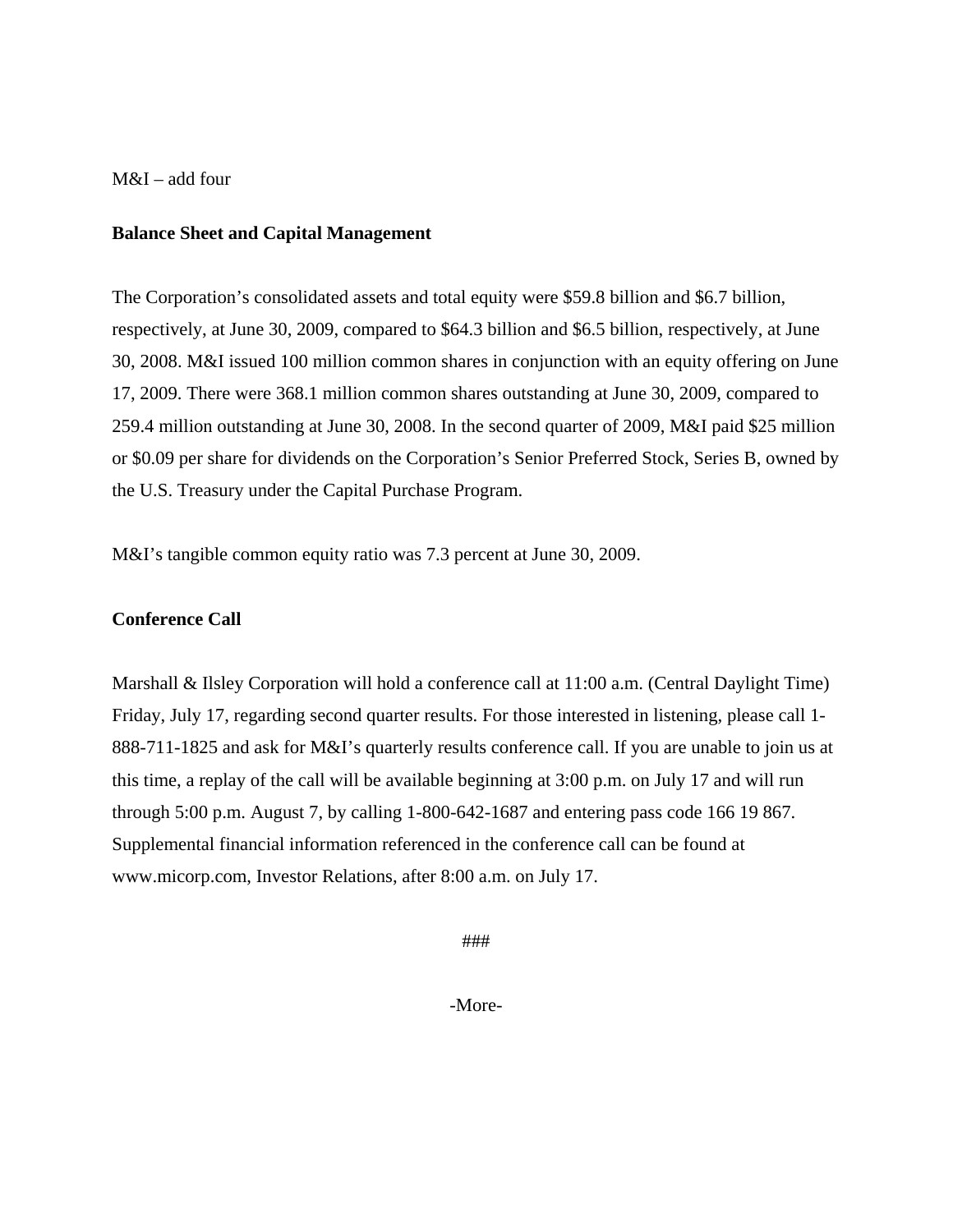## M&I – add five

#### **About Marshall & Ilsley Corporation**

Marshall & Ilsley Corporation (NYSE: MI) is a diversified financial services corporation headquartered in Milwaukee, Wis., with \$59.8 billion in assets. Founded in 1847, M&I Marshall & Ilsley Bank is the largest Wisconsin-based bank, with 193 offices throughout the state. In addition, M&I has 53 locations throughout Arizona; 32 offices in Indianapolis and nearby communities; 36 offices along Florida's west coast and in central Florida; 16 offices in Kansas City and nearby communities; 26 offices in metropolitan Minneapolis/St. Paul, and one in Duluth, Minn.; and one office in Las Vegas, Nev. M&I's Southwest Bank subsidiary has 17 offices in the greater St. Louis area. M&I also provides trust and investment management, equipment leasing, mortgage banking, asset-based lending, financial planning, investments, and insurance services from offices throughout the country and on the Internet (www.mibank.com or www.micorp.com). M&I's customer-based approach, internal growth, and strategic acquisitions have made M&I a nationally recognized leader in the financial services industry.

## **Forward-Looking Statements**

This press release contains forward-looking statements within the meaning of the safe harbor provisions of the Private Securities Litigation Reform Act of 1995. Such forward-looking statements include, without limitation, statements regarding expected financial and operating activities and results that are preceded by, followed by, or that include words such as "may," "expects," "anticipates," "estimates" or "believes." Such statements are subject to important factors that could cause M&I's actual results to differ materially from those anticipated by the forward-looking statements. These factors include: (i) M&I's exposure to the deterioration in the commercial and residential real estate markets, along with the deterioration in the U.S.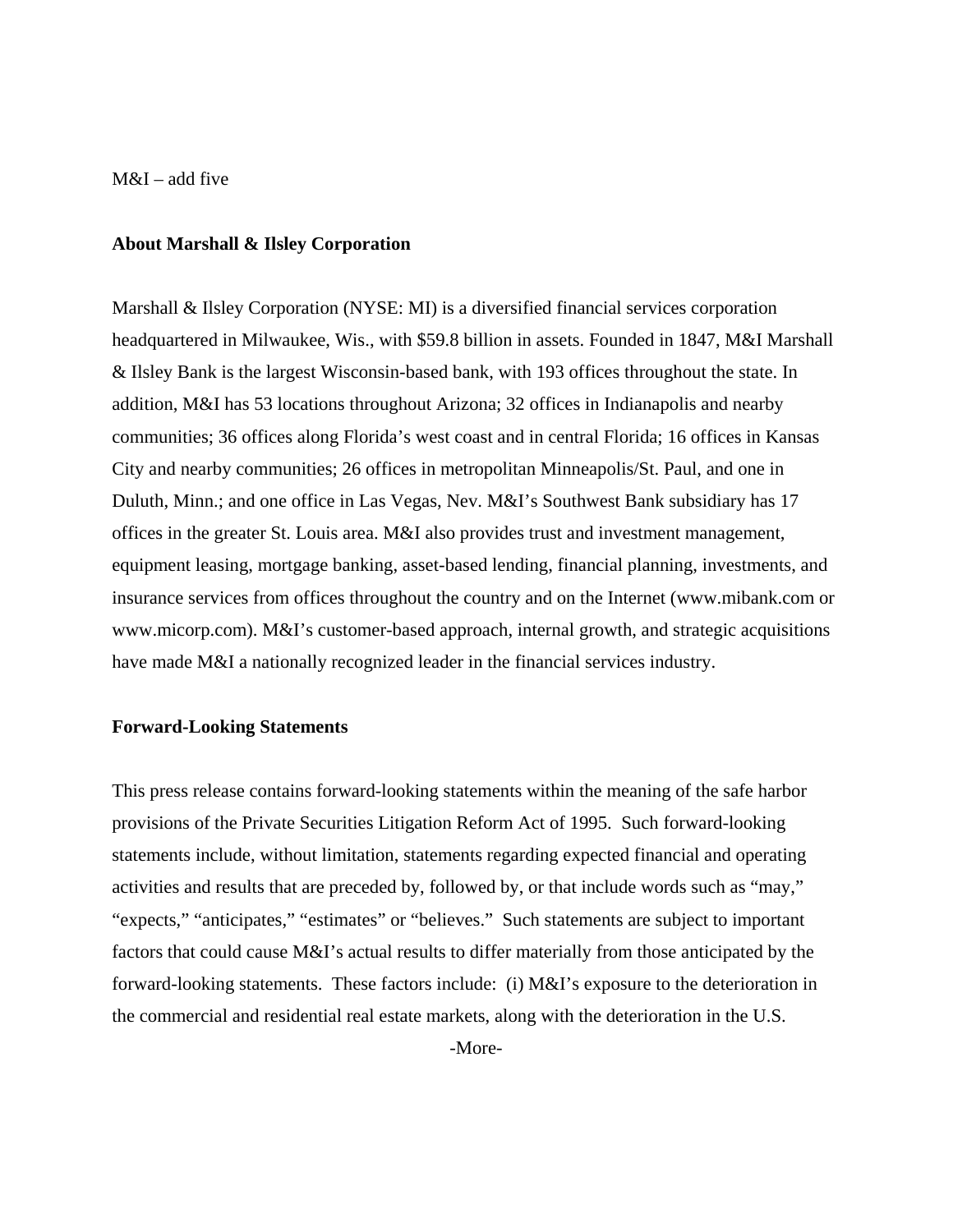## $M&I$  – add six

economy as a whole, which could result in increased charge-offs and increases in M&I's allowance for loan and lease losses, (ii) various other factors, including changes in economic conditions affecting borrowers, new information regarding outstanding loans and identification of additional problem loans, which could require an increase in M&I's allowance for loan and lease losses, (iii) M&I's ability to maintain required levels of capital, (iv) the impact of recent and future legislative initiatives on the financial markets or on M&I, (v) M&I's exposure to the actions and potential failure of other financial institutions, (vi) volatility in M&I's stock price, and (vii) those factors referenced in Item 1A. Risk Factors in M&I's annual report on Form 10-K for the year ended December 31, 2008, and as may be described from time to time in M&I's subsequent SEC filings, which factors are incorporated herein by reference. Readers are cautioned not to place undue reliance on these forward-looking statements, which reflect only M&I's belief as of the date of this press release. Except as required by federal securities law, M&I undertakes no obligation to update these forward-looking statements or reflect events or circumstances after the date of this press release.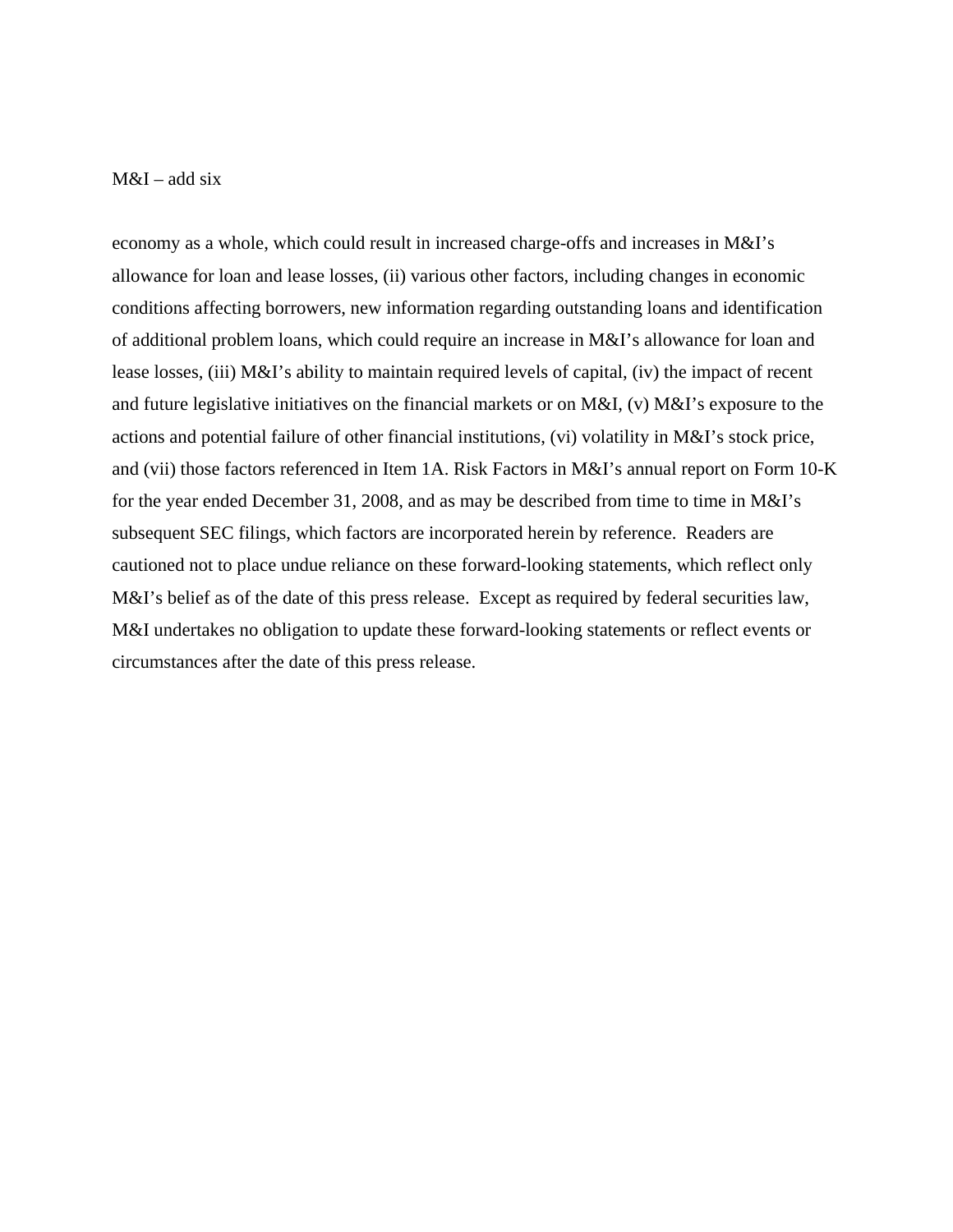#### **Marshall & Ilsley Corporation**

Financial Information

| unauc |  |
|-------|--|
|       |  |

|                                                                                 | Three Months Ended June 30, |                | Percent             | Six Months Ended June 30, | Percent       |                     |  |
|---------------------------------------------------------------------------------|-----------------------------|----------------|---------------------|---------------------------|---------------|---------------------|--|
|                                                                                 | 2009                        | 2008           | Change              | 2009                      | 2008          | Change              |  |
| PER COMMON SHARE DATA                                                           |                             |                |                     |                           |               |                     |  |
|                                                                                 |                             |                |                     |                           |               |                     |  |
| Diluted:                                                                        |                             |                |                     |                           |               |                     |  |
| <b>Net Loss</b>                                                                 | (\$0.50)                    | (\$1.52)       | n.m.                | $(\$0.94)$                | (\$0.95)      | n.m.                |  |
|                                                                                 |                             |                |                     |                           |               |                     |  |
| <b>Basic:</b>                                                                   |                             |                |                     |                           |               |                     |  |
| Net Loss                                                                        | (0.50)                      | (1.52)         | n.m.                | (0.94)                    | (0.95)        | n.m.                |  |
|                                                                                 |                             |                |                     |                           |               |                     |  |
| <b>Dividend Declared per Common Share</b><br><b>Book Value per Common Share</b> | 0.01<br>13.78               | 0.32<br>25.26  | $-96.9%$<br>$-45.4$ | 0.02<br>13.78             | 0.63<br>25.26 | $-96.8%$<br>$-45.4$ |  |
| <b>Common Shares Outstanding (millions):</b>                                    |                             |                |                     |                           |               |                     |  |
| Average - Diluted                                                               | 280.8                       | 258.6          | 8.6                 | 272.7                     | 259.3         | 5.2                 |  |
| End of Period                                                                   | 368.1                       | 259.4          | 41.9                | 368.1                     | 259.4         | 41.9                |  |
|                                                                                 |                             |                |                     |                           |               |                     |  |
| <b>INCOME STATEMENT (\$millions)</b>                                            |                             |                |                     |                           |               |                     |  |
|                                                                                 |                             |                |                     |                           |               |                     |  |
| <b>Net Interest Income (FTE)</b>                                                | \$398.5                     | \$454.6        | $-12.3$ %           | \$807.3                   | \$892.1       | $-9.5%$             |  |
| <b>Provision for Loan and Lease Losses</b>                                      | 468.2                       | 886.0          | $-47.2$             | 946.1                     | 1,032.3       | $-8.3$              |  |
|                                                                                 |                             |                |                     |                           |               |                     |  |
| Wealth Management                                                               | 65.8                        | 74.8           | $-11.9$             | 128.5                     | 146.6         | $-12.4$             |  |
| Service Charges on Deposits                                                     | 34.1                        | 37.9           | $-10.1$             | 69.4                      | 73.6          | $-5.7$              |  |
| Mortgage Banking                                                                | 18.0                        | 6.6            | 172.4               | 28.9                      | 16.0          | 80.5                |  |
| Net Investment Securities Gains                                                 | 82.7                        | 0.5            | n.m.                | 82.7                      | 26.2          | 216.2               |  |
| Other                                                                           | 66.6                        | 67.2           | $-1.0$              | 134.4                     | 135.8         | $-1.0$              |  |
| <b>Total Non-Interest Revenues</b>                                              | 267.2                       | 187.0          | 42.9                | 443.9                     | 398.2         | 11.5                |  |
| Salaries and Employee Benefits                                                  | 187.2                       | 186.6          | 0.4                 | 342.4                     | 361.2         | $-5.2$              |  |
| Net Occupancy and Equipment                                                     | 32.4                        | 31.2           | 3.8                 | 66.2                      | 62.5          | 6.0                 |  |
| FDIC Insurance                                                                  | 49.2                        | 2.2            | n.m.                | 64.3                      | 4.0           | n.m.                |  |
| <b>Intangible Amortization</b>                                                  | 5.8                         | 6.0            | $-2.2$              | 11.6                      | 11.9          | $-2.4$              |  |
| Other                                                                           | 140.5                       | 154.4          | $-9.1$              | 276.1                     | 256.6         | 7.6                 |  |
| <b>Total Non-Interest Expenses</b>                                              | 415.1                       | 380.4          | 9.1                 | 760.6                     | 696.2         | 9.3                 |  |
|                                                                                 |                             |                |                     |                           |               |                     |  |
| Tax Equivalent Adjustment                                                       | 6.7                         | 7.0            | $-4.2$              | 13.8                      | 14.1          | $-2.3$              |  |
| Pre-Tax Loss                                                                    | (224.3)                     | (631.8)        | n.m.                | (469.3)                   | (452.3)       | n.m.                |  |
| <b>Benefit for Income Taxes</b>                                                 | (110.0)                     | (238.0)        | n.m.                | (263.0)                   | (204.7)       | n.m.                |  |
| Net Loss Attributable to M&I                                                    | (\$114.3)                   | $(\$393.8)$    | n.m.                | $(\$206.3)$               | $(\$247.6)$   | n.m.                |  |
| Preferred Dividends                                                             | (25.0)                      | $\blacksquare$ |                     | (50.0)                    | $\sim$        |                     |  |
| Net Loss Attributable to M&I Common Shareholders                                | (\$139.3)                   | (\$393.8)      | n.m. %              | $(\$256.3)$               | $(\$247.6)$   | n.m. %              |  |
|                                                                                 |                             |                |                     |                           |               |                     |  |
|                                                                                 |                             |                |                     |                           |               |                     |  |
| <b>KEY RATIOS</b>                                                               |                             |                |                     |                           |               |                     |  |
|                                                                                 |                             |                |                     |                           |               |                     |  |
| Net Interest Margin (FTE) / Avg. Earning Assets                                 | 2.79 %                      | 3.14 %         |                     | 2.81 %                    | 3.11 %        |                     |  |
| Interest Spread (FTE)                                                           | 2.39                        | 2.71           |                     | 2.44                      | 2.62          |                     |  |
|                                                                                 |                             |                |                     |                           |               |                     |  |
| <b>Efficiency Ratio</b>                                                         | 70.7 %                      | 59.3 %         |                     | 64.9 %                    | 55.0 %        |                     |  |

Equity / Assets (End of Period) 11.19 % 10.15 % 11.19 % 10.15 % 10.15 % 11.19 % 10.15 %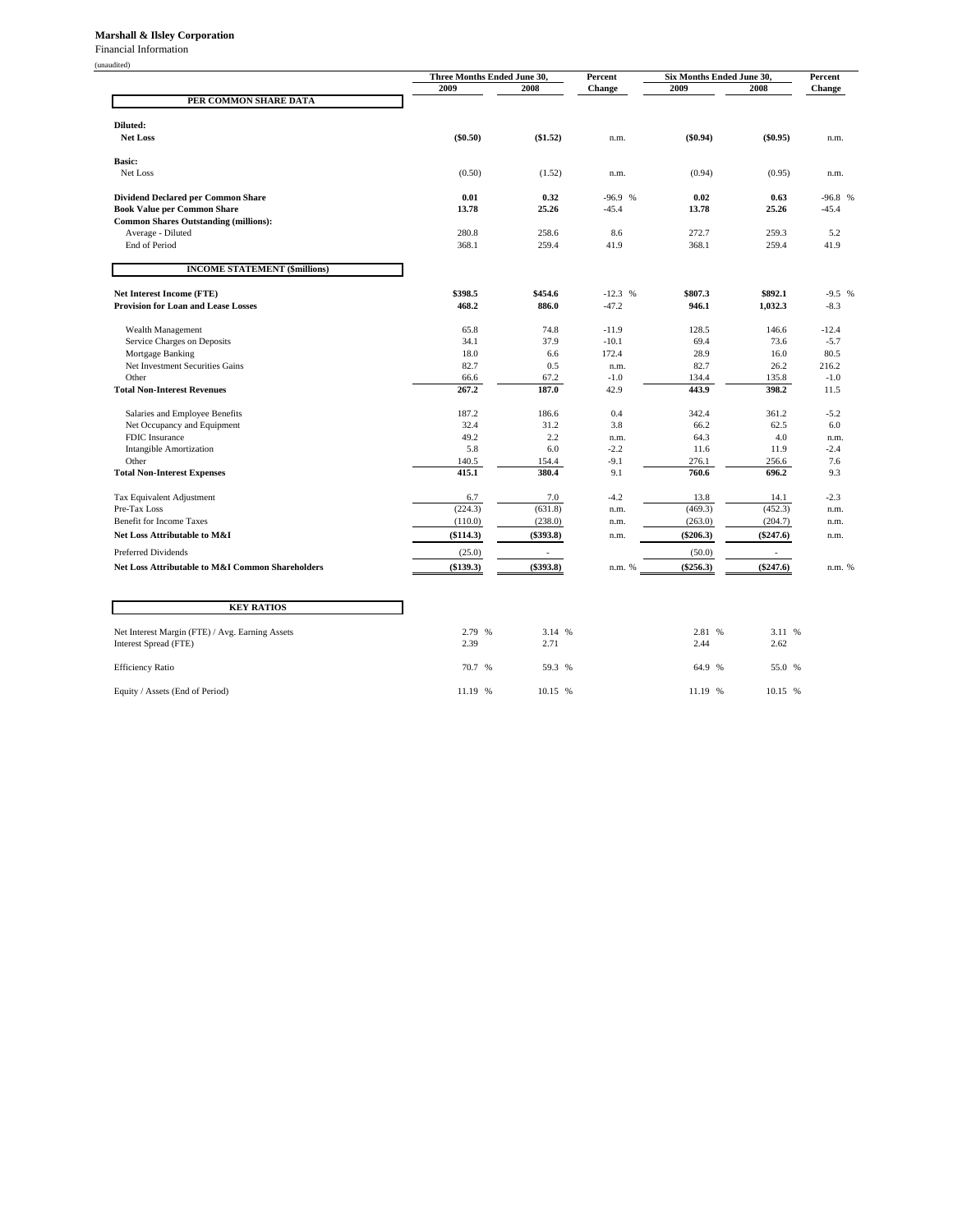#### **Marshall & Ilsley Corporation**

Financial Information

|                                                                                    |          | As of June 30,    |                 |  |
|------------------------------------------------------------------------------------|----------|-------------------|-----------------|--|
|                                                                                    | 2009     | 2008              | <b>Change</b>   |  |
| <b>ASSETS</b> (\$millions)                                                         |          |                   |                 |  |
| Cash & Due From Banks                                                              | \$797    | \$1.316           | $-39.5%$        |  |
| <b>Trading Assets</b>                                                              | 261      | 133               | 96.1            |  |
| Short - Term Investments                                                           | 916      | 596               | 53.7            |  |
| <b>Investment Securities</b>                                                       | 6.125    | 7.695             | $-20.4$         |  |
| Loans and Leases:                                                                  |          |                   |                 |  |
| Commercial Loans & Leases                                                          | 14,792   | 15,842            | $-6.6$          |  |
| Commercial Real Estate                                                             | 17,728   | 17,246            | 2.8             |  |
| <b>Residential Real Estate</b>                                                     | 8,655    | 10,246            | $-15.5$         |  |
| Home Equity Loans & Lines                                                          | 4,912    | 4,992             | $-1.6$          |  |
| Personal Loans and Leases                                                          | 2,247    | 1,907             | 17.8            |  |
| Total Loans and Leases                                                             | 48,334   | 50,233            | $-3.8$          |  |
| Reserve for Loan & Lease Losses                                                    | (1, 368) | (1,029)           | 32.9            |  |
| Premises and Equipment, net                                                        | 573      | 524               | 9.2             |  |
| Goodwill and Intangibles                                                           | 757      | 2.242             | $-66.2$         |  |
| <b>Other Assets</b>                                                                | 3.393    | 2.550             | 33.1            |  |
| <b>Total Assets</b>                                                                | \$59,788 | \$64,260          | $-7.0%$         |  |
| Deposits:                                                                          |          |                   |                 |  |
| Noninterest Bearing                                                                | \$7,848  | \$6,390           | 22.8 %          |  |
| <b>Interest Bearing:</b>                                                           |          |                   |                 |  |
| Savings and NOW                                                                    | 4,893    | 3,253             | 50.4            |  |
| Money Market                                                                       | 9,979    | 10,774            | $-7.4$          |  |
| Time                                                                               | 18,080   | 17,478            | 3.4             |  |
| Foreign                                                                            | 392      | 3,278             | $-88.0$         |  |
| <b>Total Interest Bearing</b>                                                      | 33,344   | 34,783            | $-4.1$          |  |
| <b>Total Deposits</b>                                                              | 41,192   | 41.173            | 0.0             |  |
| Short - Term Borrowings                                                            | 1,475    | 6,036             | $-75.6$         |  |
|                                                                                    | 9,297    | 9.565             | $-2.8$          |  |
|                                                                                    |          |                   | 17.9            |  |
|                                                                                    | 1.135    | 962               |                 |  |
|                                                                                    | 53,099   | 57,736            | $-8.0$          |  |
| Long - Term Borrowings<br>Other Liabilities<br><b>Total Liabilities</b><br>Equity: |          |                   |                 |  |
| Marshall & Ilsley Corporation Shareholders' Equity                                 | 6,678    | 6,514             | 2.5             |  |
| Noncontrolling Interest in Subsidiaries                                            | 11       | 10                | 8.2             |  |
| <b>Total Equity</b>                                                                | 6.689    | 6.524<br>\$64,260 | 2.5<br>$-7.0$ % |  |

|                                                        | Three Months Ended June 30, |          | Percent  | Six Months Ended June 30, |          | Percent  |
|--------------------------------------------------------|-----------------------------|----------|----------|---------------------------|----------|----------|
|                                                        | 2009                        | 2008     | Change   | 2009                      | 2008     | Change   |
| <b>AVERAGE ASSETS (\$millions)</b>                     |                             |          |          |                           |          |          |
| Cash & Due From Banks                                  | \$748                       | \$879    | $-14.9%$ | \$775                     | \$916    | $-15.4%$ |
| <b>Trading Assets</b>                                  | 581                         | 162      | 258.6    | 583                       | 170      | 242.6    |
| Short - Term Investments                               | 459                         | 371      | 23.7     | 514                       | 352      | 46.3     |
| <b>Investment Securities</b>                           | 7.314                       | 7,735    | $-5.4$   | 7.501                     | 7.823    | $-4.1$   |
| Loans and Leases:                                      |                             |          |          |                           |          |          |
| Commercial Loans & Leases                              | 14.926                      | 15.603   | $-4.3$   | 15.108                    | 15.256   | $-1.0$   |
| <b>Commercial Real Estate</b>                          | 17,737                      | 17,126   | 3.6      | 17,715                    | 17,035   | 4.0      |
| <b>Residential Real Estate</b>                         | 9.096                       | 10.475   | $-13.2$  | 9,356                     | 10.386   | $-9.9$   |
| Home Equity Loans and Lines                            | 4,969                       | 4,835    | 2.8      | 5,017                     | 4,753    | 5.6      |
| Personal Loans and Leases                              | 2,149                       | 1,892    | 13.5     | 2,148                     | 1,840    | 16.7     |
| <b>Total Loans and Leases</b>                          | 48,877                      | 49,931   | $-2.1$   | 49,344                    | 49,270   | 0.1      |
| Reserve for Loan & Lease Losses                        | (1, 361)                    | (682)    | 99.6     | (1,304)                   | (620)    | 110.4    |
| Premises and Equipment, net                            | 572                         | 521      | 9.8      | 571                       | 515      | 10.8     |
| Goodwill and Intangibles                               | 757                         | 2,244    | $-66.3$  | 759                       | 2,243    | $-66.2$  |
| Other Assets                                           | 2,998                       | 2,329    | 28.7     | 2,944                     | 2,252    | 30.7     |
| <b>Total Assets</b>                                    | \$60,945                    | \$63,490 | $-4.0%$  | \$61,687                  | \$62,921 | $-2.0$ % |
| Memo:                                                  |                             |          |          |                           |          |          |
| <b>Average Earning Assets</b>                          | \$57,231                    | \$58,199 |          | \$57,942                  | \$57,615 |          |
| Average Earning Assets Excluding Investment Securities |                             |          |          |                           |          |          |
| <b>Unrealized Gains/Losses</b>                         | \$57,191                    | \$58.198 |          | \$57,951                  | \$57,598 |          |
|                                                        |                             |          |          |                           |          |          |
| <b>AVG LIABILITIES &amp; EQUITY (\$millions)</b>       |                             |          |          |                           |          |          |
| Deposits:                                              |                             |          |          |                           |          |          |
| Noninterest Bearing                                    | \$7,355                     | \$5,828  | 26.2 %   | \$6,921                   | \$5,728  | 20.8 %   |
| <b>Interest Bearing:</b>                               |                             |          |          |                           |          |          |
| Savings and NOW                                        | 4.175                       | 3,273    | 27.6     | 3,854                     | 3.237    | 19.1     |
| Money Market                                           | 10,207                      | 11,199   | $-8.9$   | 10,418                    | 11,443   | $-9.0$   |
| Time                                                   | 17,652                      | 15,977   | 10.5     | 17,776                    | 14,969   | 18.8     |
| Foreign                                                | 469                         | 2,776    | $-83.1$  | 794                       | 3,013    | $-73.6$  |
| <b>Total Interest Bearing</b>                          | 32,503                      | 33,225   | $-2.2$   | 32,842                    | 32,662   | 0.6      |
| <b>Total Deposits</b>                                  | 39.858                      | 39.053   | 2.1      | 39.763                    | 38,390   | 3.6      |
| Short - Term Borrowings                                | 4,206                       | 6,799    | $-38.1$  | 4,961                     | 6,607    | $-24.9$  |
| Long - Term Borrowings                                 | 9.440                       | 9.639    | $-2.1$   | 9,505                     | 9,830    | $-3.3$   |
| Other Liabilities                                      | 1,041                       | 1,023    | 1.7      | 1,081                     | 1,087    | $-0.5$   |
| <b>Total Liabilities</b>                               | 54,545                      | 56,514   | $-3.5$   | 55,310                    | 55,914   | $-1.1$   |
| Equity:                                                |                             |          |          |                           |          |          |
| Marshall & Ilsley Corporation Shareholders' Equity     | 6,389                       | 6.966    | $-8.3$   | 6,366                     | 6,997    | $-9.0$   |
| Noncontrolling Interest in Subsidiaries                | 11                          | 10       | 6.1      | 11                        | 10       | 5.5      |
| <b>Total Equity</b>                                    | 6,400                       | 6,976    | $-8.3$   | 6,377                     | 7,007    | $-9.0$   |
| Total Liabilities & Equity                             | \$60,945                    | \$63,490 | $-4.0%$  | \$61,687                  | \$62,921 | $-2.0%$  |
| Memo:                                                  |                             |          |          |                           |          |          |
| Average Interest Bearing Liabilities                   | \$46,149                    | \$49,663 |          | \$47,308                  | \$49,099 |          |